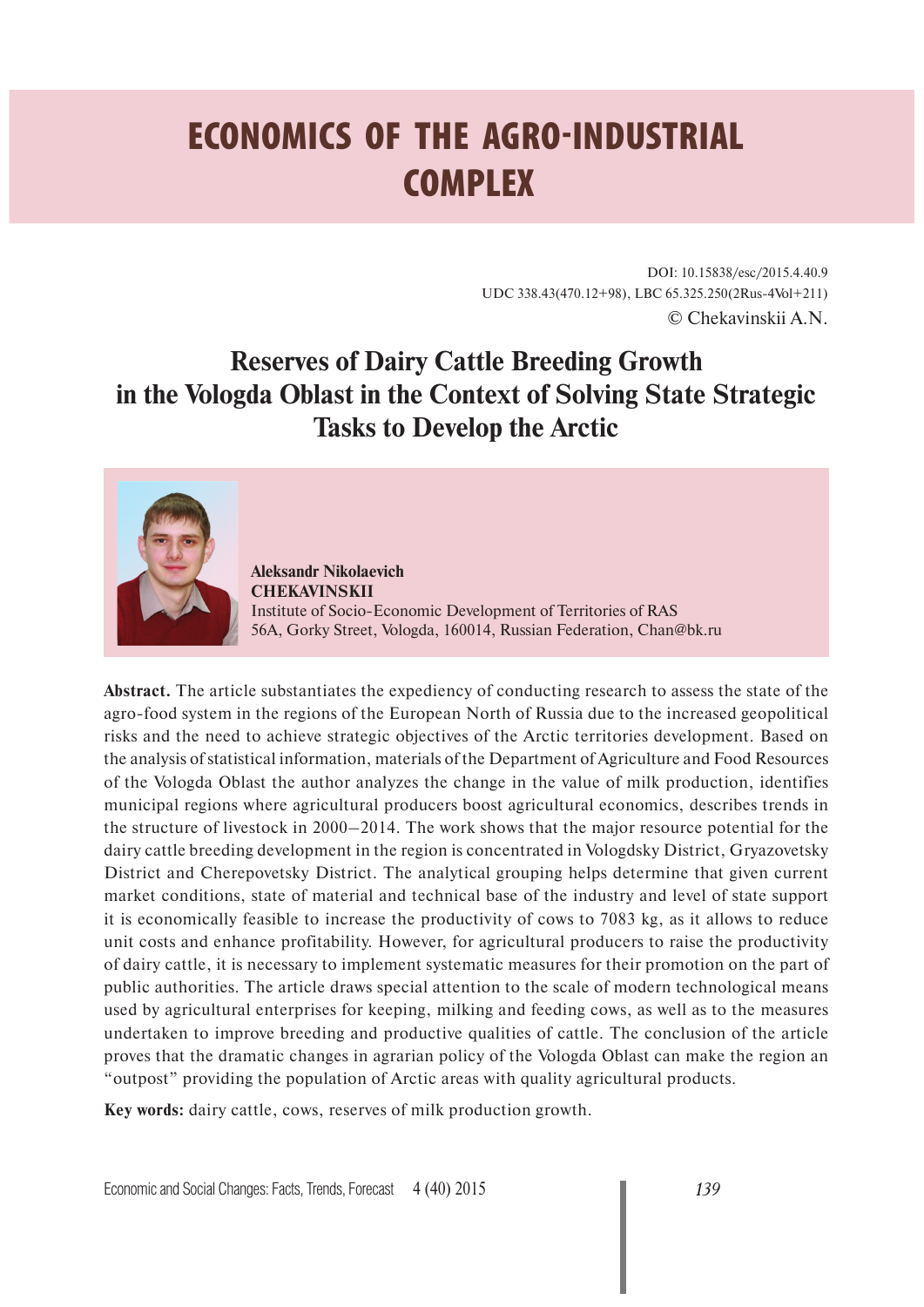The 21st century witnessed significant intensification of globalization and the role of transnational corporations, increased competition between countries for influence and control over certain territories. This statement is justified by many examples when companies in developed countries, particularly, spreading "fast food", purposefully impose consumption of food harmful to human body. It leads to an increase in the number of diabetes and obesity. It is known that some governments used technologies of "artificial hunger" (poisoning of water, resettlement of population to the land unsuitable for agriculture). It involves not only reduction in the population on the dependent territories, but also transfers of the land in property of foreign persons, which means loss of sovereignty<sup>1</sup>. Transnational companies have a significant impact on national agro-food systems. Being largest producers of seeds, plant protection products and controlling food prices they, in fact, determine agricultural policy of some countries<sup>2</sup>.

Russia is also the country influenced by geopolitical competitors<sup>3</sup>. The external threats occur at any state border, including in the Arctic. The development of this region is a very important strategic task, since, according to the domestic scientists, there are 80 billion tons of conditional fuel in oil equivalent, about 19% of world reserves of platinum group metals, 10% of nickel and titanium, 3% of zinc, cobalt, gold and silver [2]. The field development in the Arctic in the near future is associated with the implementation of large-scale investment projects in infrastructure, transport, mining and engineering industries<sup>4</sup>. Consequently, it will involve the increase in food production to meet needs of the population in the European North of Russia<sup>5</sup>.

Specialization of most economic entities in the region in the extraction of minerals forms a special structure of the economy. Therefore, it is advisable to consider Arctic territories in terms of neighboring areas development – as a

<sup>&</sup>lt;sup>1</sup> See more: Luk'yanovich N. Geopoliticheskie aspekty prodovol'stvennoi bezopasnosti [Geopolitical Aspects of Food Security]. *Ekonomist* [The Economist], 2015, no. 3, pp. 14-23.

<sup>&</sup>lt;sup>2</sup> In 2000–2014 food prices increased by 2.2 times. The highest peak in the growth of prices was observed after 2008 (calculated according to FAO. Available at: http://www.fao.org/worldfoodsituation/wfs-home/foodpricesindex/en/).

<sup>&</sup>lt;sup>3</sup> It is enough to notice that the share of foreign varieties in the general sowing of vegetable crops and sugar beet amounts to 65%, potatoes – 53%. About half of the breeding stock is supplied from abroad. According to the Ministry of Agriculture of the Russian Federation, foreign corporations own almost 60% of the milk processing market, 70% of the juice products market, more than 80% of the market of frozen vegetables, fruits and brewing, about 90% of the market of fruit and vegetable canned food [8]. The transnational corporations, such as РерsiCo, Carlsberg, Coca-Cola, Danone, etc. are actively buying Russian brands, thereby increasing their monopoly in the food industry and undermining the country's food security.

<sup>4</sup> According to the State program of the Russian Federation "Socio-economic development of the Arctic zone of the Russian Federation for the period up to 2020" [5], this region is to complete construction of the "Zapolyarye–Purpe" pipeline, reconstruct the "Talagi" airport complex and the Northern Dvina gating system, establish the main center of service support for maritime activity in the RF Arctic zone in the Murmansk Oblast and create the machine-building cluster, that involves enterprises producing technological equipment required in the Russian economy.

 $\frac{1}{2}$  The structure of the Russian European North regions includes the Republic of Karelia, the Komi Republic, the Arkhangelsk Oblast, the Vologda Oblast and the Murmansk Oblast.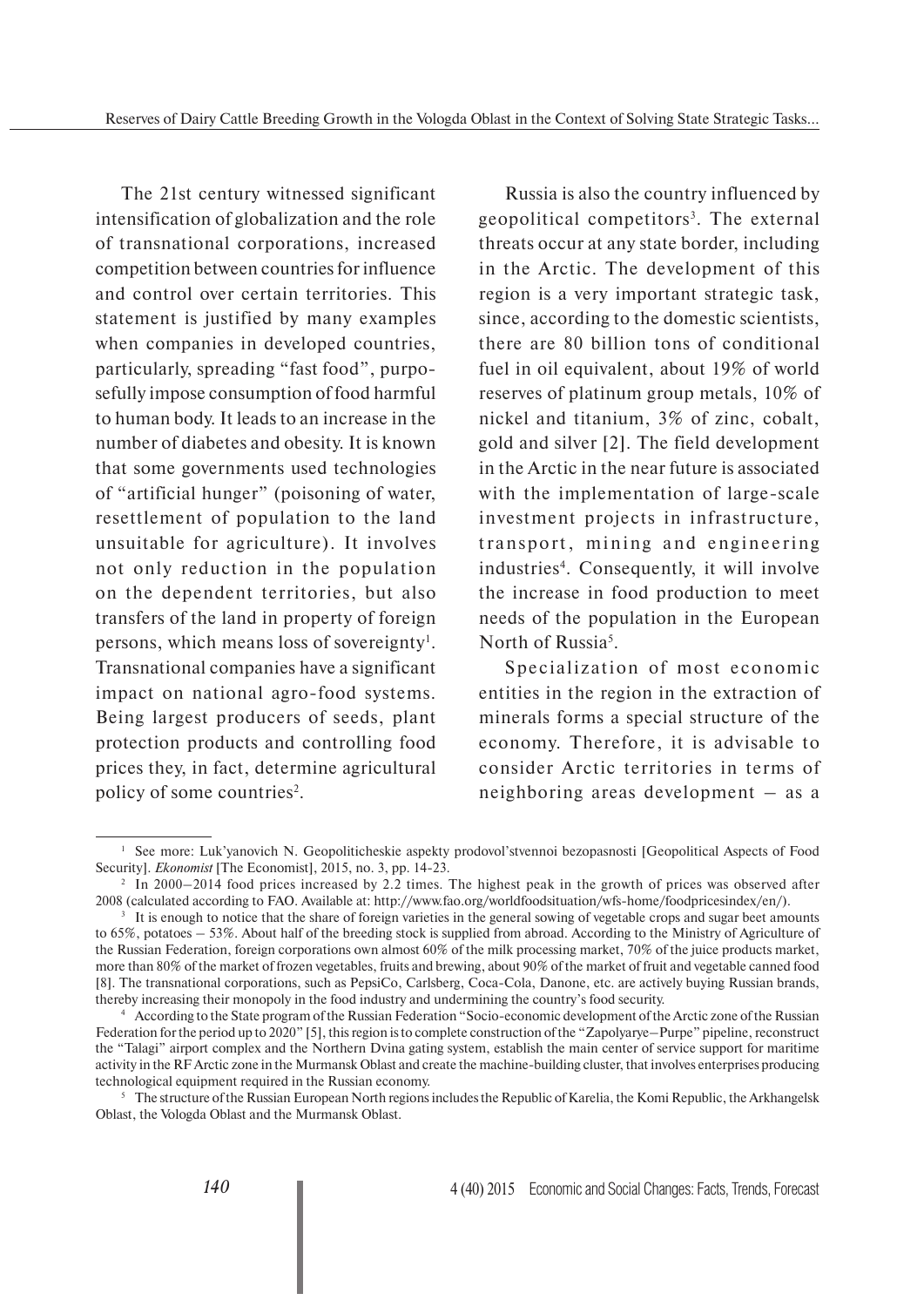|                                                                                                                          | Number of rural settlements |             |           |                        |          |                     |           |                       |           |                                |           |                       |           |                            |           |
|--------------------------------------------------------------------------------------------------------------------------|-----------------------------|-------------|-----------|------------------------|----------|---------------------|-----------|-----------------------|-----------|--------------------------------|-----------|-----------------------|-----------|----------------------------|-----------|
| Region                                                                                                                   | Total                       | Unpopulated | $\approx$ | 25 people<br>Less than | $\aleph$ | people.<br>βĢ<br>86 | $\approx$ | $-100$<br>people<br>5 | $\approx$ | 200<br>people<br>$\frac{1}{2}$ | $\approx$ | $201 - 500$<br>people | $\approx$ | people<br>More than<br>500 | $\approx$ |
| Republic<br>of Karelia                                                                                                   | 776                         | 109         | 14.0      | 300                    | 38.7     | 75                  | 9.7       | 76                    | 9.8       | 54                             | 7.0       | 76                    | 9.8       | 86                         | 11.1      |
| Komi<br>Republic                                                                                                         | 720                         | 36          | 5.0       | 177                    | 24.6     | 73                  | 10.1      | 91                    | 12.6      | 91                             | 12.6      | 153                   | 21.3      | 99                         | 13.8      |
| Arkhangelsk<br>Oblast                                                                                                    | 3970                        | 848         | 21.4      | 1986                   | 50.0     | 330                 | 8.3       | 288                   | 7.3       | 198                            | 5.0       | 199                   | 5.0       | 121                        | 3.0       |
| Vologda<br>Oblast                                                                                                        | 8006                        | 2131        | 26.6      | 4366                   | 54.5     | 546                 | 6.8       | 369                   | 4.6       | 247                            | 3.1       | 229                   | 2.9       | 118                        | 1.5       |
| <b>Murmansk</b><br>Oblast                                                                                                | 112                         | 14          | 12.5      | 28                     | 25.0     | 10                  | 8.9       | 13                    | 11.6      | 7                              | 6.3       | 12                    | 10.7      | 28                         | 25.0      |
| Total                                                                                                                    | 13584                       | 3138        | 23.1      | 6857                   | 50.5     | 1034                | 7.6       | 837                   | 6.2       | 597                            | 4.4       | 669                   | 4.9       | 452                        | 3.3       |
| Sources hereinafter: data of the Federal State Statistics Service of the Russian Federation; calculations of the author. |                             |             |           |                        |          |                     |           |                       |           |                                |           |                       |           |                            |           |

Table 1. Distribution of the number of rural settlements by population (according to the results of the 2010 Russian census)

single socio-economic system. Interaction between regions can form the basis of food security in the European North and provide the population with quality food of local production.

The increasing attention to the state of the agricultural system in the region is caused not only by foreign policy issues and strategic objectives, but also by the fact that its sustainable development influences the demographic situation, the possibility to preserve historical and cultural potential of the Russian village and control the territory. Nowadays, this problem becomes very relevant. Thus, according to the 2010 Russian census, in the studied territories 23% of the

rural settlements are unpopulated and less than 25 people live in half of them (*tab. 1*).

Despite the measures of state support of agriculture<sup>6</sup>, implemented in the framework of the national priority project "Development of agriculture" and then State program, the agricultural crisis in the European North was not alleviated. This, in particular, is evidenced by the fact that in 2014, compared to 2000, the volume of agricultural production increased by 1.5 times in the country, while in the Komi Republic it amounted to 88%, the Republic of Karelia  $-81\%$ , the Vologda Oblast  $-73\%$ , the Arkhangelsk Oblast – 61%, the Murmansk Oblast – 59% (*tab. 2*).

<sup>6</sup> See more: Chekavinskii A.N. Razvitie sel'skogo khozyaistva Rossii – sostavnaya chast' resheniya prodovol'stvennoi problemy v mire [Development of Russia's Agriculture as a Factor Promoting the Solution of the World Food Problem]. *Ekonomicheskie i sotsial'nye peremeny: fakty, tendentsii, prognoz* [Economic and Social Changes: Facts, Trends, Forecast], 2012, no. 6 (24), pp. 197-204.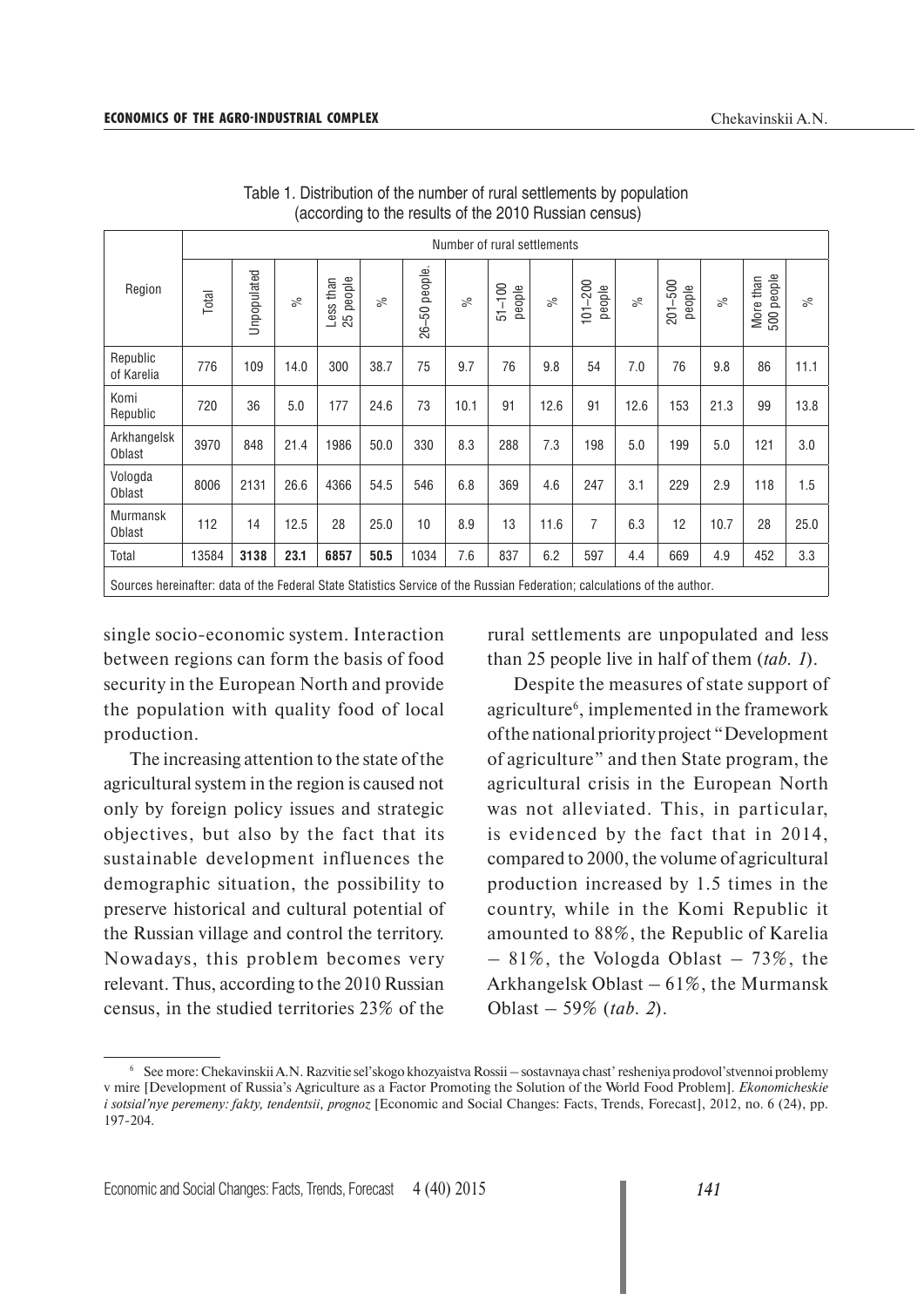| Region                              | 2000   | 2005   | 2010   | 2011   | 2012   | 2013   | 2014   | 2014 to<br>2000, % |
|-------------------------------------|--------|--------|--------|--------|--------|--------|--------|--------------------|
| Komi Republic                       | 11052  | 9238   | 9456   | 10298  | 10442  | 9899   | 9701   | 87.8               |
| Republic of Karelia                 | 6759   | 5811   | 5706   | 5694   | 5375   | 5601   | 5472   | 81.0               |
| Vologda Oblast                      | 35446  | 29956  | 25538  | 28245  | 26833  | 25035  | 25736  | 72.6               |
| Arkhangelsk Oblast                  | 20197  | 13857  | 12099  | 13054  | 13172  | 11986  | 12310  | 60.9               |
| Murmansk Oblast                     | 4515   | 3252   | 3923   | 3993   | 3989   | 3251   | 2682   | 59.4               |
| <b>Total</b>                        | 77969  | 62113  | 56720  | 61284  | 59811  | 55772  | 55901  | 71.7               |
| National average,<br>billion rubles | 2767.0 | 3102.0 | 3289.1 | 4045.6 | 3851.4 | 4074.8 | 4225.6 | 152.7              |

Table 2. Production of agricultural products in all categories of households (at constant 2014 prices, million rubles)

Table 3. Self-sufficiency of the Russian European North regions in staple food in 2014 (based on the rational norms of consumption)

| Products               | Demand <sup>**</sup> ,<br>Consumption rates <sup>*</sup> ,<br>thousand tons (million units)<br>kg (units) / person |        | Production in 2014.,<br>thousand tons (million units) | Self-sufficiency,<br>$\%$ |
|------------------------|--------------------------------------------------------------------------------------------------------------------|--------|-------------------------------------------------------|---------------------------|
| Potatoes               | 100                                                                                                                | 463.7  | 578.2                                                 | 124.7                     |
| Meat and meat products | 75                                                                                                                 | 347.7  | 142.9                                                 | 41.1                      |
| Milk                   | 340                                                                                                                | 1576.5 | 706.5                                                 | 44.8                      |
| Eggs                   | 260                                                                                                                | 1205.5 | 777.7                                                 | 64.5                      |
|                        |                                                                                                                    |        | * ILILER'S CHUILLO 'IN ILILER' EL 1' CALIONAMI FOO    |                           |

Approved by the Ministry of Health and Social Development of the Russian Federation of August 2, 2010 No. 593 n. \*\* Defined as the product of per capita food consumption and population.

As a result, the regions of the European North provide the minimum requirements for meat by  $41\%$ , milk  $-45\%$ , eggs  $-65\%$ at the expense of own resources (*tab. 3*). Only the region's self-sufficiency in potato amounts to 125%7. Consequently, the regions should boost production of staple food.

Taking into account the strategic objectives for development of the Arctic and the adequate response to geopolitical risks, we can stress that the European North regions should become a powerful "rear base" of food security of the population in the Arctic territories. This is particularly true of the Vologda Oblast, where by the end of 2014 46% of the total volume of agricultural products had been produced in all categories of households. Thus, the region's share in sown area of crops amounts to  $69\%$ , cattle  $-59\%$ , swine  $-$ 53%, milk production – 63%, livestock and poultry  $-36\%$  and gross grain harvest  $-$ 97% (*figure*). Thus, the study of the modern state, factors and reserves of agricultural production growth in the Oblast is of great scientific interest.

<sup>&</sup>lt;sup>7</sup> The calculation of food requirements does not include the agricultural products costs for industrial needs (forage, seeds and losses), so the real self-sufficiency level can be even lower.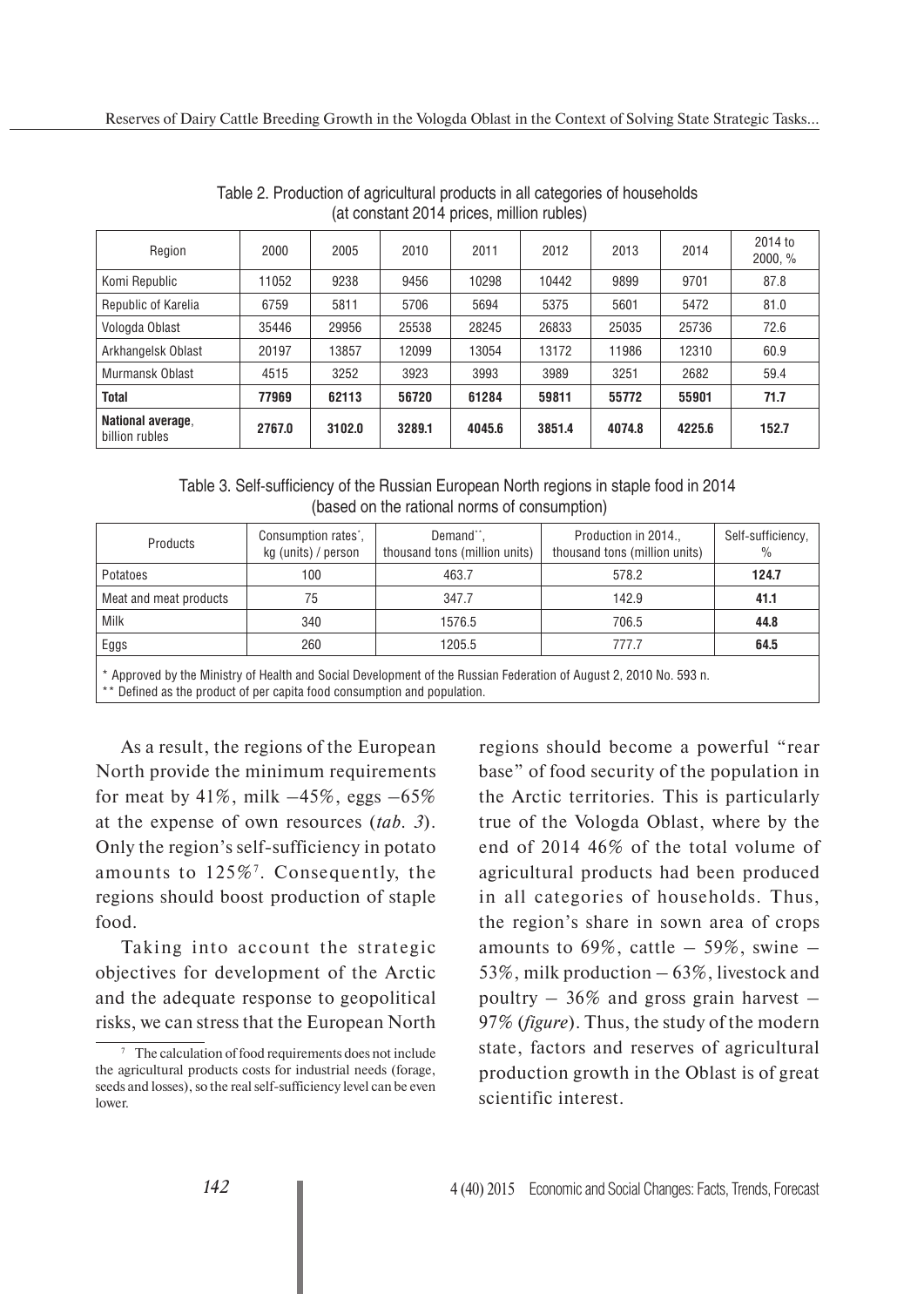

Table 4. Milk production in the Vologda Oblast by category of households

| Category of<br>households                                                                                    | 1990             |                               | 2000             |                               | 2005             |                               | 2014             |                    | 2014 to 2000    |         |
|--------------------------------------------------------------------------------------------------------------|------------------|-------------------------------|------------------|-------------------------------|------------------|-------------------------------|------------------|--------------------|-----------------|---------|
|                                                                                                              | Thousand<br>tons | $\ln \frac{9}{6}$<br>to total | Thousand<br>tons | $\ln \frac{9}{6}$<br>to total | Thousand<br>tons | $\ln \frac{9}{6}$<br>to total | Thousand<br>tons | In $%$<br>to total | $\frac{0}{0}$   | p.p.    |
| <b>Households of</b><br>all categories                                                                       | 755.3            | 100.0                         | 494.9            | 100.0                         | 470.1            | 100.0                         | 444.8            | 100.0              | 89.9            | X       |
| Peasant<br>(farming)<br>households                                                                           | 0.0              | 0.0                           | 3.9              | 0.8                           | 6.5              | 1.4                           | 13.4             | 3.0                | In 3.4<br>times | $+2.2$  |
| Agriculture<br>organizations                                                                                 | 583.8            | 77.3                          | 338.8            | 68.5                          | 382.1            | 81.3                          | 408.3            | 91.8               | 120.5           | $+23.3$ |
| Households of<br>the population                                                                              | 171.5            | 22.7                          | 152.2            | 30.8                          | 81.5             | 17.3                          | 23.2             | 5.2                | 15.2            | $-25.5$ |
| Sources: data of the Federal State Statistics Service of the Russian Federation; calculations of the author. |                  |                               |                  |                               |                  |                               |                  |                    |                 |         |

The Vologda Oblast due to climatic and historical conditions specializes in dairybeef cattle. Are there opportunities for boosting the industry? The statistics show that in 2000–2014 the volume of milk production in the region decreased from 495 to 445 thousand tons, or by 10% (*tab. 4*). At the same time, this indicator increased by 3.4 times in peasant (farming) households,  $20.5\%$  – in agricultural ones and decreased by 6.6 times in private households. Corresponding to the trends the proportion of collective farms in milk production increased from 69 to 95%.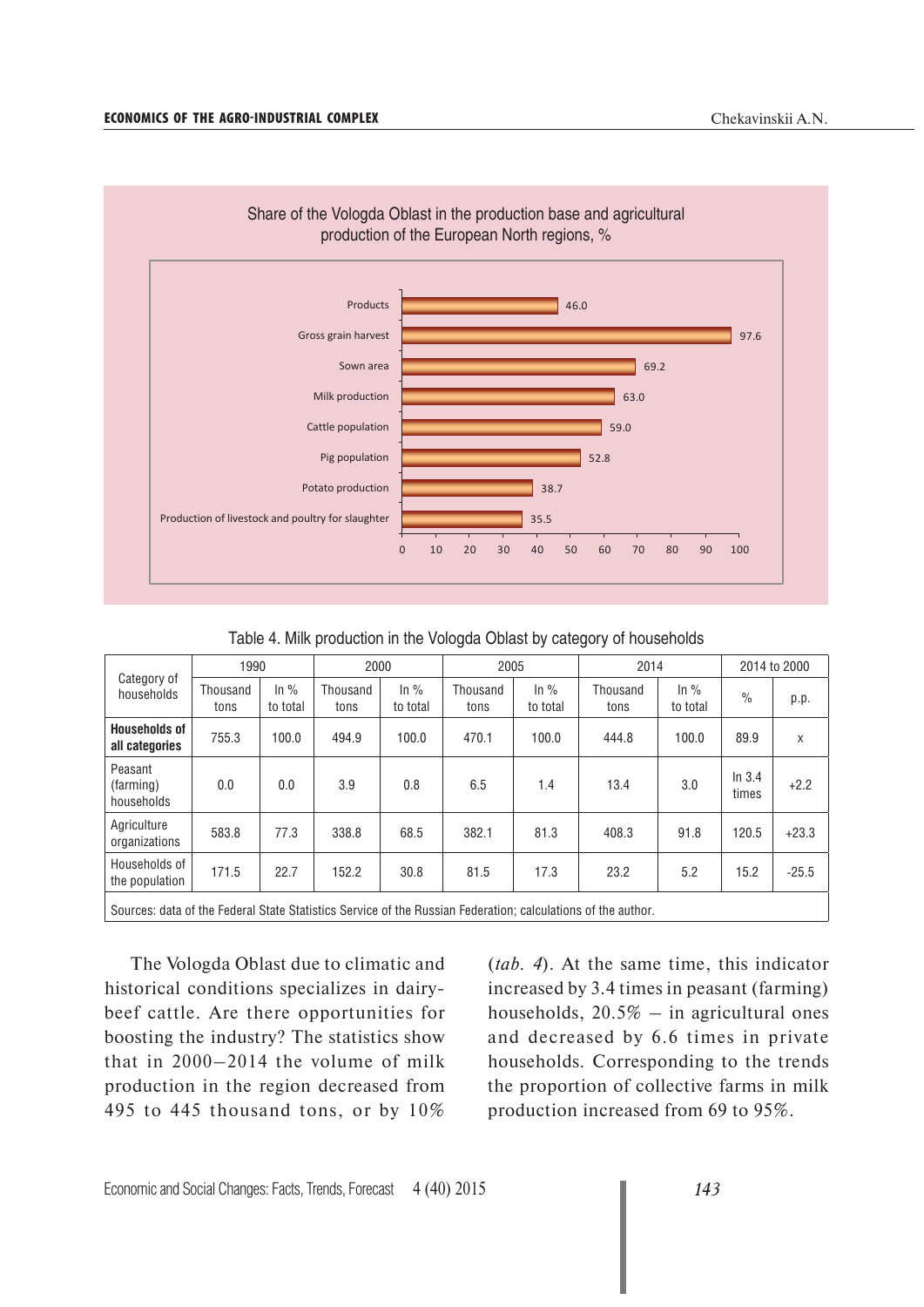|                                                                                                                                 | 2000              |                  |                   | 2005             |                   | 2013             | 2013 to 2000  |        |  |
|---------------------------------------------------------------------------------------------------------------------------------|-------------------|------------------|-------------------|------------------|-------------------|------------------|---------------|--------|--|
| District                                                                                                                        | Thousand<br>tones | In % to<br>total | Thousand<br>tones | In % to<br>total | Thousand<br>tones | In % to<br>total | $\frac{0}{0}$ | p.p.   |  |
| In the region                                                                                                                   | 494.9             | 100              | 470.1             | 100              | 430.2             | 100.0            | 86.9          | X      |  |
| Vologodsky                                                                                                                      | 104.1             | 21               | 108.7             | 23.1             | 112.5             | 26.2             | 108.1         | 5.2    |  |
| Gryazovetsky                                                                                                                    | 59.3              | 12               | 61.7              | 13.1             | 80.4              | 18.7             | 135.5         | 6.7    |  |
| Cherepovetsky                                                                                                                   | 38.4              | 7.8              | 36.2              | 7.7              | 33.2              | 7.7              | 86.5          | $-0.1$ |  |
| Totemsky                                                                                                                        | 25.2              | 5.1              | 26.2              | 5.6              | 23.4              | 5.4              | 93.0          | 0.3    |  |
| Sheksninsky                                                                                                                     | 25.4              | 5.1              | 22.2              | 4.7              | 21.7              | 5.1              | 85.6          | 0.0    |  |
| Velikoustyugsky                                                                                                                 | 18.6              | 3.8              | 17.0              | 3.6              | 17.8              | 4.1              | 95.8          | 0.3    |  |
| Ustyuzhensky                                                                                                                    | 16.2              | 3.3              | 17.0              | 3.6              | 15.9              | 3.7              | 98.1          | 0.4    |  |
| Kirillovsky                                                                                                                     | 17.8              | 3.6              | 15.6              | 3.3              | 15.2              | 3.5              | 85.5          | $-0.1$ |  |
| Verkhovazhsky                                                                                                                   | 14.7              | 3                | 13.5              | 2.9              | 12.9              | 3.0              | 87.9          | 0.0    |  |
| Sokolsky                                                                                                                        | 13.3              | 2.7              | 16.2              | 3.4              | 11.8              | 2.7              | 88.5          | 0.0    |  |
| Nikolsky                                                                                                                        | 17.5              | 3.5              | 14.4              | 3.1              | 11.3              | 2.6              | 64.5          | $-0.9$ |  |
| Tarnogsky                                                                                                                       | 14.9              | 3.0              | 12.0              | 2.5              | 10.4              | 2.4              | 70.0          | $-0.6$ |  |
| Kichmengsko-<br>Gorodetsky                                                                                                      | 16.9              | 3.4              | 11.7              | 2.5              | 9.8               | 2.3              | 57.7          | $-1.1$ |  |
| Ust-Kubinsky                                                                                                                    | 10.9              | 2.2              | 13.5              | 2.9              | 7.3               | 1.7              | 66.7          | $-0.5$ |  |
| Mezhdurechensky                                                                                                                 | 6.6               | 1.3              | 8.8               | 1.9              | 6.7               | 1.5              | 101.0         | 0.2    |  |
| Chagodoshchensky                                                                                                                | 8.6               | 1.7              | 8.5               | 1.8              | 6.3               | 1.5              | 73.3          | $-0.2$ |  |
| Babaevsky                                                                                                                       | 13.3              | 2.7              | 9.7               | 2.1              | 6.0               | 1.4              | 44.8          | $-1.3$ |  |
| Kharovsky                                                                                                                       | 10.4              | 2.1              | 7.5               | 1.6              | 4.9               | 1.1              | 47.2          | $-1.0$ |  |
| Kaduysky                                                                                                                        | 6.0               | 1.2              | 5.5               | 1.2              | 4.5               | 1.0              | 74.9          | $-0.2$ |  |
| Belozersky                                                                                                                      | 7.3               | 1.5              | 6.6               | 1.4              | 3.8               | 0.9              | 52.2          | $-0.6$ |  |
| Vozhegodsky                                                                                                                     | 10.4              | 2.1              | 9.2               | 2.0              | 3.7               | 0.9              | 35.9          | $-1.2$ |  |
| Babushkinsky                                                                                                                    | 10.7              | 2.2              | 8.4               | 1.8              | 3.1               | 0.7              | 29.3          | $-1.5$ |  |
| Vashkinsky                                                                                                                      | 6.2               | 1.3              | 4.4               | 0.9              | 2.7               | 0.6              | 44.3          | $-0.7$ |  |
| Nyuksensky                                                                                                                      | 5.8               | 1.2              | 6.2               | 1.3              | 2.6               | 0.6              | 44.8          | $-0.6$ |  |
| Vytegorsky                                                                                                                      | 9.6               | 1.9              | 4.0               | 0.8              | 1.5               | 0.4              | 15.7          | $-1.5$ |  |
| Syamzhensky                                                                                                                     | 6.8               | 1.4              | 5.4               | 1.2              | 0.7               | 0.2              | 10.6          | $-1.2$ |  |
| Courses data of the Territorial Donal of the Federal Ctate Ctatistics Comine in the Valende Oblastic selectations of the suther |                   |                  |                   |                  |                   |                  |               |        |  |

Table 5. Milk production in the Vologda Oblast districts in all categories of households

Sources: data of the Territorial Board of the Federal State Statistics Service in the Vologda Oblast; calculations of the author.

In the region in 2013 half of the milk produced was registered in Vologodsky District, Gryazovetsky District and Cherepovetsky District. Their share in gross production increased by 11.8 p.p., compared to the 2000 level (*tab. 5*). It is economic entities in the agricultural sector of these municipalities that promote growth, introduce modern resource-

efficient equipment and technologies<sup>8</sup>. At the same time, the contribution of the

<sup>8</sup> According to the Department of Agriculture and Food Resources of the Vologda Oblast in 2014 Gryazovetsky District began constructing the complex with the voluntary milking system (8 robots) for 500 cows in the stud farm "Aurora", farms for 380 animals (4 robots) in LLC "Pokrovskoe"; in Vologodsky District in the village Harachevo the IAPC of the collective farm "Rodina" is reconstructing the farm for 200 animals with the voluntary milking system (Public report on the results of activity of the Department of Agriculture and Food Resources of the Vologda Oblast for 2014).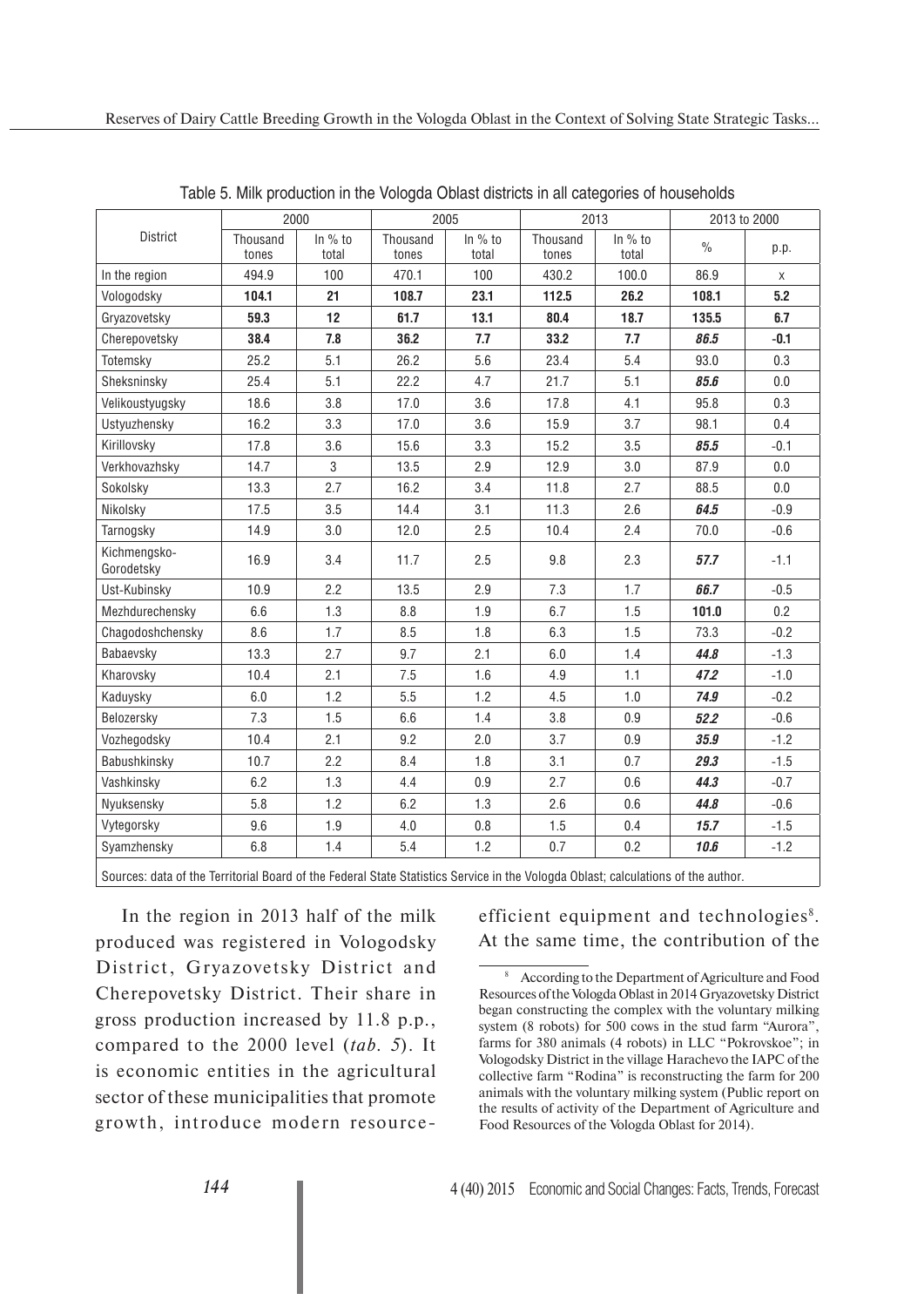| Milk yield per<br>cow, kg                                                                                                            | 2000                |                               | 2009                |                               | 2013                |                     | 2013 to 2000        |         |
|--------------------------------------------------------------------------------------------------------------------------------------|---------------------|-------------------------------|---------------------|-------------------------------|---------------------|---------------------|---------------------|---------|
|                                                                                                                                      | Thousand<br>animals | $\ln \frac{9}{6}$<br>to total | Thousand<br>animals | $\ln \frac{9}{6}$<br>to total | Thousand<br>animals | $\ln\%$<br>to total | Thousand<br>animals | p.p.    |
| Total                                                                                                                                | 106.38              | 100.0                         | 80.10               | 100.0                         | 71.159              | 100.0               | $-35.2$             | X       |
| Up to 2000                                                                                                                           | 23.30               | 21.9                          | 0.80                | 1.0                           | 0.69                | 0.96                | $-22.6$             | $-20.9$ |
| 2001-3000                                                                                                                            | 32.66               | 30.7                          | 6.33                | 7.9                           | 4.41                | 6.19                | $-28.3$             | $-24.5$ |
| 3001-4000                                                                                                                            | 22.55               | 21.2                          | 13.86               | 17.3                          | 11.32               | 15.91               | $-11.2$             | $-5.3$  |
| 4001-5000                                                                                                                            | 13.62               | 12.8                          | 17.38               | 21.7                          | 9.18                | 12.90               | $-4.4$              | 0.1     |
| 5001-7000                                                                                                                            | 10.74               | 10.1                          | 27.39               | 34.2                          | 25.61               | 35.99               | 14.9                | 25.9    |
| Above 7001                                                                                                                           | 3.51                | 3.3                           | 14.34               | 17.9                          | 19.96               | 28.05               | 16.5                | 24.8    |
| Sources: Analytical materials of the Department of Agriculture and Food Resources of the Vologda Oblast; calculations of the author. |                     |                               |                     |                               |                     |                     |                     |         |

Table 6. Structure of cow population by productivity level in the Vologda Oblast agricultural enterprises [1]

regions located far from major markets and centers of material and technical resources supply declined. During the study period total milk production decreased by more than 2 times in 8 districts and it is unlikely to be restored even due to favorable economic conditions.

The growth in milk production can be ensured due to the use of both extensive (increased livestock) and intensive (improved productivity) factors. During the analyzed period the cow population in the region decreased from 150 to 76 thousand animals, or by 2 times (including agricultural companies  $-$  by 31%), due to the bankruptcy of unprofitable enterprises and the decline in the production base in subsidiary individual holdings. The negative trend was overcome only in 2014 when the subsidies for livestock growth as measures to support the industry were allocated from the regional budget for the first time. As a result, the cow population in the collective sector increased by 2300 animals.

The structure of dairy cattle has experienced significant positive changes for the last 13 years. Livestock of low-yield cattle (with milk yield less than 4,000 kg) decreased by 62 thousand animals (by 4.8 times). In the result, the proportion of cows that yield more than 5,000 kg of milk annually increased from 13.4 to 64% (*tab. 6*).

Special attention is paid to the enhancement of breeding and productive qualities of animals in some farms of the region. There is an indicative example of the integrated agricultural production center: collective farm "Rodina" in the Vologda Oblast. In 2006 the farm got the author's certificate for selection achievements "Vologda type of black-motley cattle". Cows of class "Elite" and "Elite-record" constitute 99% of the total flock.

In general, in the Vologda Oblast (according to the State Breeding Register), as of April, 14 2015, 39 households (of 189), including 15 breeding plants and 24 breeding reproducers, has the status of breeding organizations. They keep 57% (39.9 thousand) of cows of all breeding stock and produce 65% (271 thousand tons) of milk. Most organizations are located in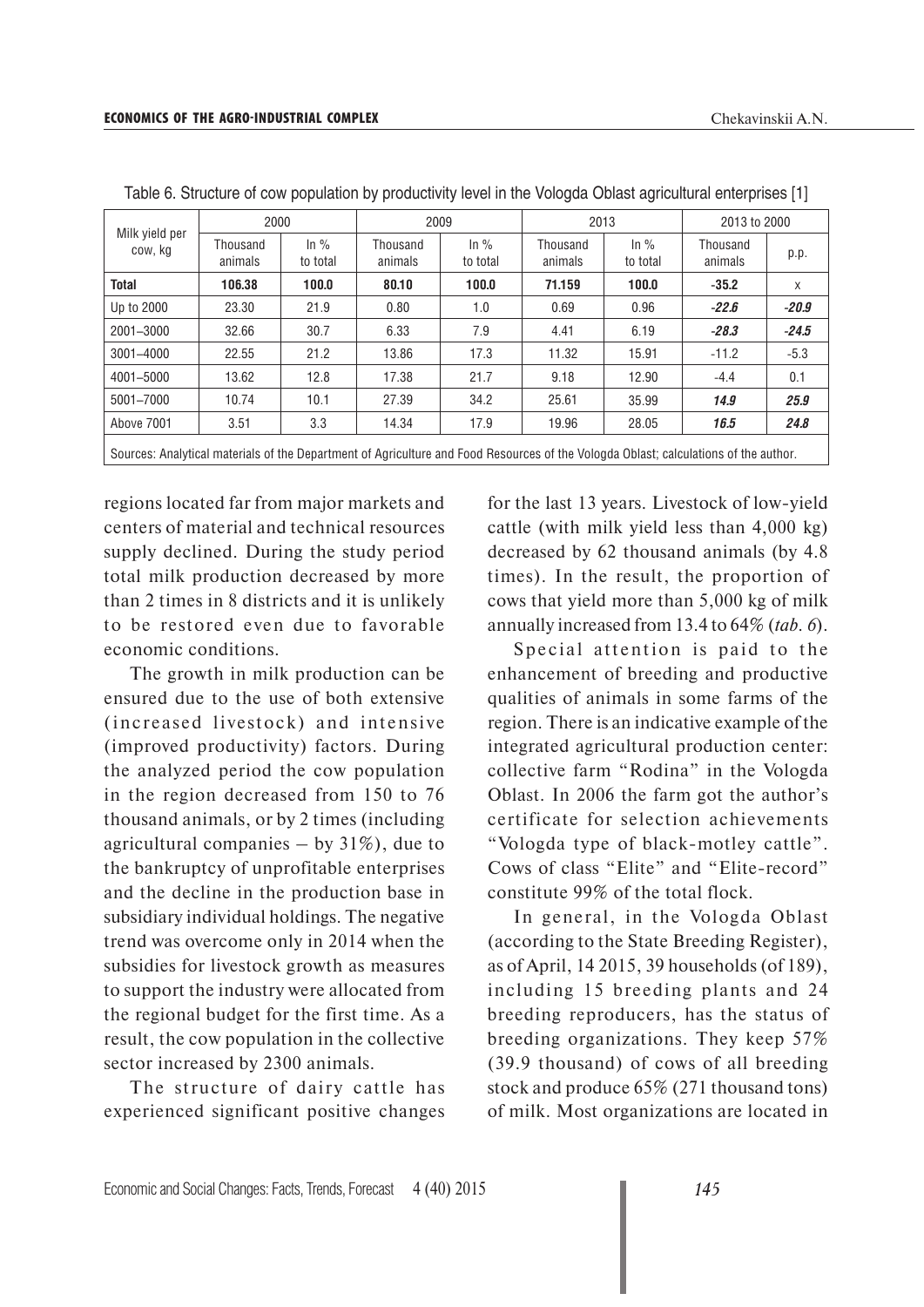| <b>Breeding plants</b>       |                         |               |                             |               |  |  |  |  |  |  |
|------------------------------|-------------------------|---------------|-----------------------------|---------------|--|--|--|--|--|--|
| <b>District</b>              | Breeding stock, animals | In % to total | Number of households, units | In % to total |  |  |  |  |  |  |
| Vologodsky                   | 10,113                  | 57.6          | 9                           | 60.0          |  |  |  |  |  |  |
| Gryazovetsky                 | 6,100                   | 34.8          | 4                           | 26.6          |  |  |  |  |  |  |
| Totemsksy                    | 825                     | 5.0           | 1                           | 6.7           |  |  |  |  |  |  |
| Ustyuzhensky                 | 520                     | 2.6           | 1                           | 6.7           |  |  |  |  |  |  |
| <b>Total</b>                 | 17,558                  | 100.0         | 15                          | 100.0         |  |  |  |  |  |  |
| <b>Breeding reproductors</b> |                         |               |                             |               |  |  |  |  |  |  |
| Velikoustyugsky              | 3,366                   | 15.0          | 4                           | 16.7          |  |  |  |  |  |  |
| Vologodsky                   | 4,315                   | 19.2          | 4                           | 16.7          |  |  |  |  |  |  |
| Gryazovetsky                 | 5,670                   | 25.5          | 4                           | 16.7          |  |  |  |  |  |  |
| <b>Cherepovetsky</b>         | 3,410                   | 15.2          | 3                           | 12.5          |  |  |  |  |  |  |
| Totemsky                     | 1,280                   | 5.8           | $\overline{c}$              | 8.3           |  |  |  |  |  |  |
| Ustyuzhensky                 | 991                     | 4.4           | $\overline{2}$              | 8.3           |  |  |  |  |  |  |
| Kirillovsky                  | 1,300                   | 5.8           |                             | 4.1           |  |  |  |  |  |  |
| Mezhdurechensky              | 681                     | 3.0           | 1                           | 4.1           |  |  |  |  |  |  |
| Kaduysky                     | 630                     | 2.8           | 1                           | 4.1           |  |  |  |  |  |  |
| Sokolsky                     | 465                     | 2.0           | 1                           | 4.1           |  |  |  |  |  |  |
| Nikolsky                     | 312                     | 1.4           | 1                           | 4.1           |  |  |  |  |  |  |
| <b>Total</b>                 | 22,420                  | 100           | 24                          | 100           |  |  |  |  |  |  |

|  | Table 7. Distribution of organizations for breeding cattle in the Vologda Oblast |  |  |  |
|--|----------------------------------------------------------------------------------|--|--|--|
|  | by districts and breeding stock                                                  |  |  |  |

Source: *Gosudarstvennyy plemennoy registr* [State Breeding Register.]. Available at: http://www.mcx.ru/documents/section/show/3831.85.htm

Vologodsky District, Gryazovetsky District, Velikoustyugsky District and Cherepovets District (*tab. 7*).

In the villages Dorozhnyy of Vologodsky District and Solmanskoe of Cherepovetsky District 2 breeding organizations for artificial insemination operate successfully. The State Breeding Register also includes service organizations of the region: 4 milk and 2 immunology laboratories, 1 regional information and selection center.

Due to the systematic selection and breeding work, the reduction of unproductive cattle and the improvement of forage reserve quality the milk yield per cow increased from 2,975 kg in 2000 to 5,930 kg in 2014, or by 2 times. However, there is potential for this indicator growth: for example, in breeding plants it amounts to 7,589 kg. Therefore, it is possible to increase milk production by reducing the level of macroeconomic, technological and foreign trade risks, conducting effective, consistent and predictable agricultural policy and having favorable conditions in the food market and skilled personnel in the industry.

Obviously, the intensification of dairy farming carried out on the new technical and technological base involves additional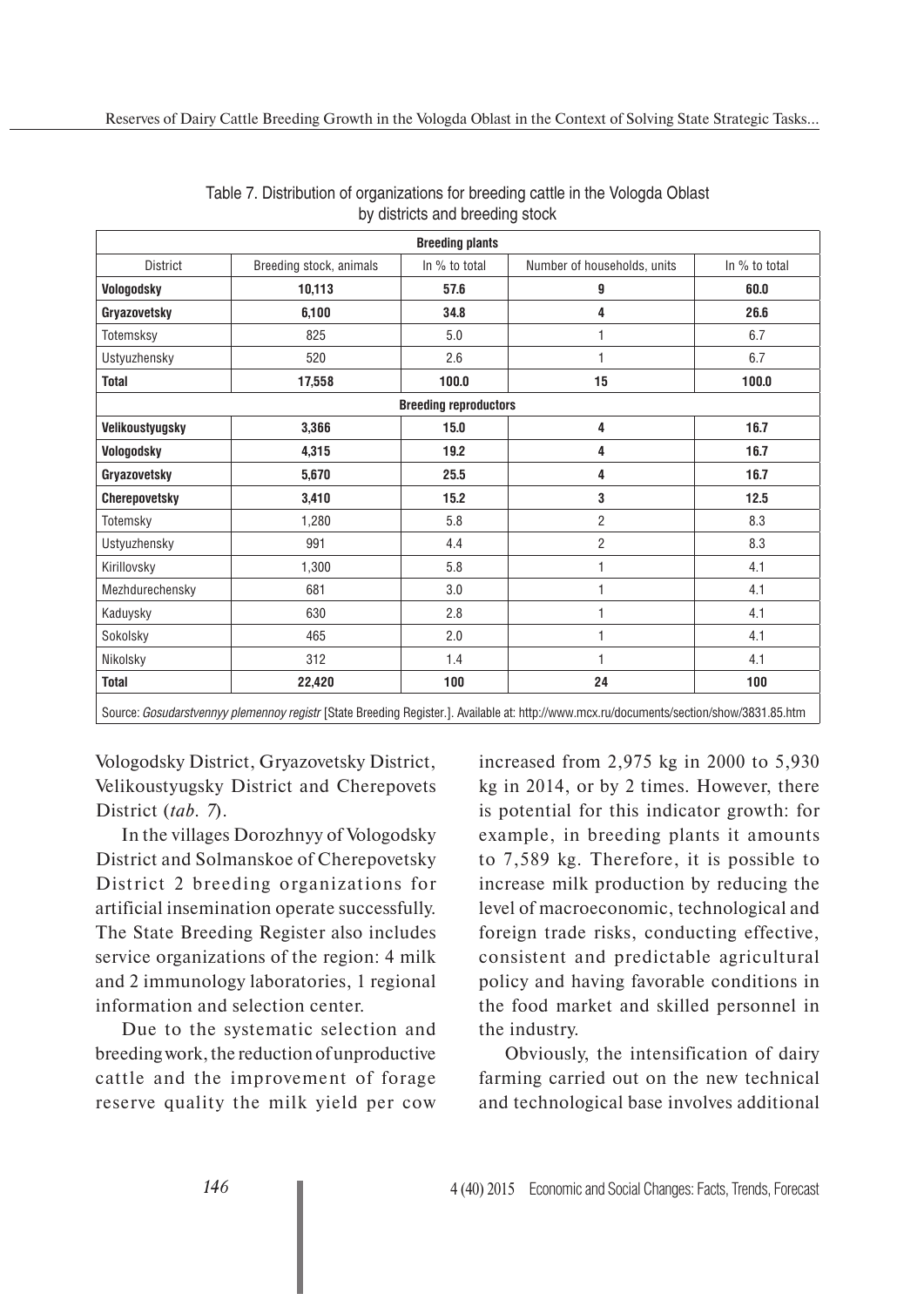| Indicator                             | <b>Breed</b>    |                |                |  |  |  |  |
|---------------------------------------|-----------------|----------------|----------------|--|--|--|--|
|                                       | Black-and-white | Dutch          | Holstein       |  |  |  |  |
| Length of productive use, lactations  | $3.8 \pm 0.27$  | $2.3 \pm 0.34$ | $2.4 \pm 0.31$ |  |  |  |  |
| Milk yield per lactation, kg          | 3.824           | 6.548          | 6.850          |  |  |  |  |
| Lifetime milk yield, kg               | 14.543          | 15.039         | 16.428         |  |  |  |  |
| Milk yield per 1 day of lactation, kg | 11.3            | 16.5           | 16.5           |  |  |  |  |

Table 8. Productivity of cows depending on breed

Source: Karamaev S.V. Produktivnost' dolgoletiya korov v zavisimosti ot porodnoy prinadlezhnosti [Productive Longevity of Cows Depending on Breed]. *Zootekhniya* [Husbandry], 2009, no.5, pp. 16-17.

|                                                                                                                                     | Number                        |                           | Production cost             | Profitability                                 | Per 100 ha of arable land     |                                               |  |
|-------------------------------------------------------------------------------------------------------------------------------------|-------------------------------|---------------------------|-----------------------------|-----------------------------------------------|-------------------------------|-----------------------------------------------|--|
| Milk yield per cow,<br>kg                                                                                                           | of households<br>in the group | Milk yield<br>per cow, kg | of 1 ton of milk.<br>rubles | of realized milk<br>(without subsidies),<br>% | Number<br>of cows.<br>animals | Revenue from milk<br>sale, thousand<br>rubles |  |
| Up to 3,723                                                                                                                         | 2                             | 3.722.9                   | 15.190.0                    | $-20.9$                                       | 15.8                          | 622.5                                         |  |
| 3,724-5,307                                                                                                                         | 5                             | 4.949.2                   | 9.778.8                     | 7.5                                           | 18.2                          | 772.5                                         |  |
| 5,308-6,442                                                                                                                         | 9                             | 6.031.1                   | 10.225.0                    | 22.2                                          | 26.8                          | 1,919.3                                       |  |
| 6,443-7,468                                                                                                                         | 5                             | 7.082.6                   | 9.950.6                     | 31.2                                          | 28.0                          | 2.480.8                                       |  |
| 7.469 and above                                                                                                                     | 2                             | 7,677.8                   | 10.607.5                    | 3.3                                           | 53.9                          | 4,460.5                                       |  |
| Total, in average                                                                                                                   | 23                            | 6.303.9                   | 10.289.2                    | 19.1                                          | 26.4                          | 1,918.1                                       |  |
| Sources: Data of the Department of Socio-Economic Development of the Village of the Vologda Municipal District: calculations of the |                               |                           |                             |                                               |                               |                                               |  |

#### Table 9. Impact of cow productivity on economic indicators of the agricultural enterprises' activity in the Vologda Oblast

Sources: Data of the Department of Socio-Economic Development of the Village of the Vologda Municipal District; calculations of the author.

costs, increased capital intensity of production, reduced duration of the productive use of animals. Thus, according to V.S. Karamaev, high-yielding breeds of cows (Holstein and Dutch) have the shortest use period  $-2.4-2.3$  lactations (*tab. 8*).

The grouping of the Vologda Oblast agricultural enterprises suggests that the growth in milk yield per cow from 3,723 to 7,083 kg leads to the rise in cost effectiveness of realized milk, but then to the dramatic decline due to the increased production costs (*tab. 9*). Thus, we can conclude that it is necessary to take systematic measures of state stimulation and breeding work organization to increase dairy cattle productivity in the region.

It is crucial for the enterprises to have the opportunity to use modern equipment for maintenance and milking cows, providing a high level of productivity and competitiveness. Nowadays their scale is negligible. So, only 18% of the cow population in the region is characterized by loose housing and milking in milking parlors or by robot. Despite annual reconstruction and modernization of cattle-breeding premises, many of them are poorly mechanized (for example, the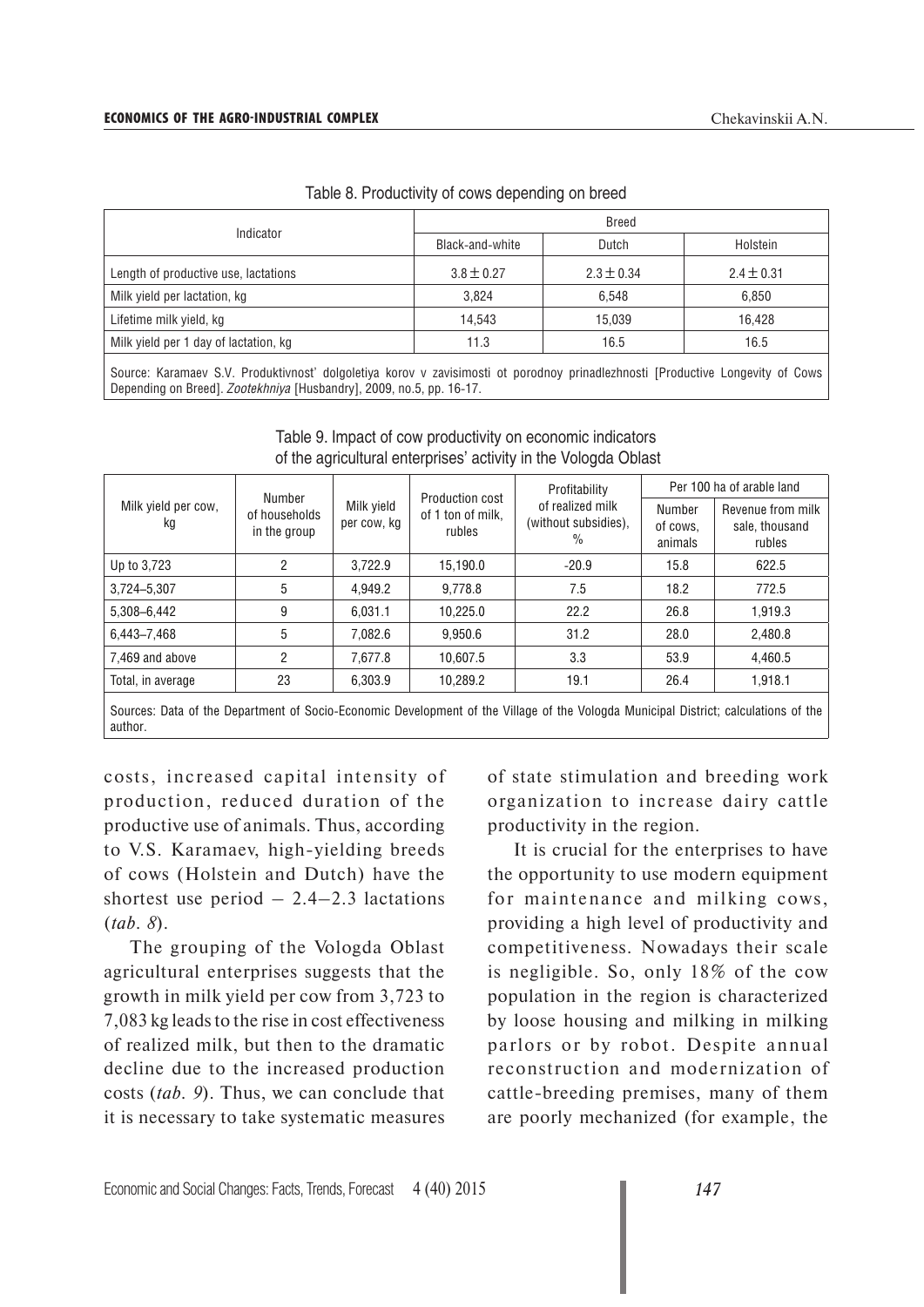integrated agricultural production center "Iskra" in Vozhegodsky District has no milk delivery line).

According to the Department of Agriculture and Food Resources of the Vologda Oblast, about half of the cattlebreeding premises in the regional agricultural organizations have been operating for more than 20 years, and 38% – for more than 35 years. Due to severe environment and long operation the quarter of livestock facilities is in a terrible condition. However, according to RAS Academician N.M. Morozov, only through the establishment and maintenance of optimal temperature, humidity, speed of air masses movement in livestock premises it is possible to increase the productivity of cows (by 13–15%), accelerate the growth and development of young stock, lower the feed intake (by  $10-15\%$ ), the loss of livestock, as well as the costs for animals treatment  $(7-10\%)$  [3].

It is important for the households to pay special attention to the creation of conditions for strengthening the technical base of forage production. In 2013 the regional agricultural enterprises had 190 units of modern feeders and mobile mixers, which provided 79% of the dairy cattle livestock with homogenized feed mixtures. At the same time, high-quality grinding, blending, enrichment of protein-mineral supplements and heating up of the forage help increase the productivity of livestock by 12–15%, reduce the prime cost of milk by 4–6% and the consumption of food resources by 10–12% and completely

eliminate their losses [4]. Hence, there is an objective need for significant technical re-equipment of enterprises, specializing in the maintenance of dairy cattle. Without the upgrade it would be very difficult to raise the level of milk sales profitability, which amounted to 15.3% in the region in 2013, and, consequently, transfer the industry to the expanded reproduction mode<sup>9</sup>.

Thus, the Vologda Oblast has reserves for higher production of milk and dairy products, including for meeting the needs of Arctic communities. However, this requires substantial transformation of agrarian policy of the state (primarily, the federal center). Without going into detail, we note that we share the view of some respected agricultural economists [7, 9], insisting on the necessity to change the economic mechanism of agriculture support and limit the growth of prices for material and technical resources, the development of cooperatives and leasing, the stability in agricultural prices during the year, the guarantees of state support funds for at least 3–5 years, the provision of tax incentives (subsidies) for investment. In our view, if the system of state management of agriculture is not changed significantly, it will be extremely difficult to address geopolitical risks and comply with the provisions of the Russian Federation Food Security Doctrine, the Strategy and the State Program for Development of the Arctic in the near future.

<sup>9</sup> According to Doctor of Economics D.B. Epstein, only companies with 30–35% profitability can expand reproduction steadily [10].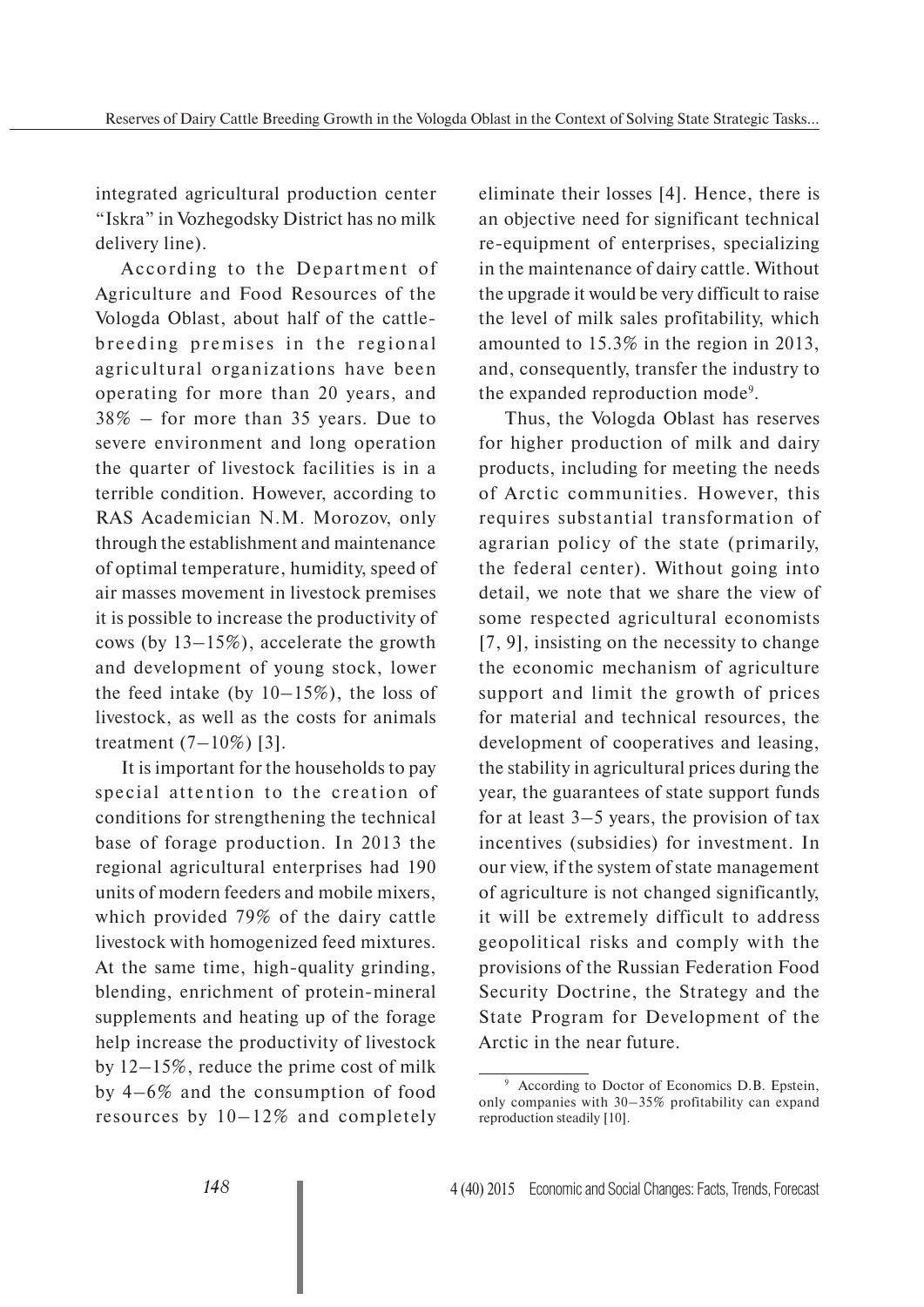#### **References**

- 1. Analiz proizvodstvenno-finansovoi deyatel'nosti sel'skokhozyaistvennykh organizatsii Vologodskoi oblasti za 2013 god [Analysis of Production and Financial Activity of Agricultural Organizations in the Vologda Oblast for 2013]. *Departament sel'skogo khozyaistva, prodovol'stvennykh resursov i torgovli Vologodskoi oblasti* [Department of Agriculture, Food Resources and Trade of the Vologda Oblast]. Vologda, 2014. 153 p.
- 2. Gubarev V. *Osvoenie Arktiki: plany i real'nost'* [Arctic Development: Plans and Reality]. Available at: http://www.pravda.ru/science/academy/16-02-2015/1248650-arctik-0.
- 3. Morozov N.M. Novaya tekhnika i progressivnye tekhnologii vazhneishie faktory povysheniya proizvoditel'nosti truda v zhivotnovodstve [New Techniques and Advanced Technologies are Key Factors in Increasing Productivity in Livestock Production]. *Ekonomika sel'skokhozyaistvennykh i pererabatyvayushchikh predpriyatii* [Economics of Agricultural and Processing Enterprises], 2008, no. 9, pp. 5-8.
- 4. Morozov N.M. Strategiya mekhanizatsii i avtomatizatsii proizvodstva ekologicheskie i sotsial'nye voprosy [Strategy of Mechanization and Automation of Production – Environmental and Social Issues]. *Ekologiya i sel'skokhozyaistvennaya tekhnika: materialy 6-i Mezhdunarodnoi nauchno-prakticheskoi konferentsii* [Ecology and Agricultural Technology: Proceedings of the 6th International Researchto-Practice Conference]. Saint-Petersburg : GNU SZNIIMESKh Rossel'khozakademii, 2009, vol. 3, pp. 8-15.
- 5. Ob utverzhdenii gosudarstvennoi programmy Rossiiskoi Federatsii "Sotsial'no-ekonomicheskoe razvitie Arkticheskoi zony Rossiiskoi Federatsii na period do 2020 goda": postanovlenie Pravitel'stva RF ot 21.04.2014 № 366 [On Approval of the State Program of the Russian Federation "Socio-Economic Development of the Arctic Zone of the Russian Federation for the Period up to 2020": Regulation of the Government of the Russian Federation of April 21, 2014 No. 366]. *Konsul'tantPlyus: spravochno-pravovaya Sistema* [ConsultantPlus: Reference-Legal System].
- 6. *Publichnyi doklad o rezul'tatakh deyatel'nosti Departamenta sel'skogo khozyaistva i prodovol'stvennykh resursov Vologodskoi oblasti za 2014 god* [Public Report on the Results of activity of the Department of Agriculture and Food Resources of the Vologda Oblast for 2014]. Available at: http://okuvshinnikov.ru/ proekty/komanda\_gubernatora\_vasha\_ocenka\_2015.
- 7. Uzun V.Ya. Printsipy formirovaniya i raskhodovaniya agrarnogo byudzheta v Rossii, SShA, Kanade i ES [Principles of Formation and Spending of the Agricultural Budget in Russia, USA, Canada and the EU]. *Ekonomika sel'skokhozyaistvennykh i pererabatyvayushchikh predpriyatii* [Economics of Agricultural and Processing Enterprises], 2015, no. 2, pp. 32-41.
- 8. Uchastie inostrannogo kapitala v pishchevoi promyshlennosti Rossii [Participation of Foreign Capital in the Russian Food Industry]. *Ministerstvo sel'skogo khozyaistva Rossiiskoi Federatsii* [Ministry of Agriculture of the Russian Federation]. Available at: http://mcx-consult.ru
- 9. Ushachev I.G. Strategicheskie podkhody k razvitiyu APK Rossii v kontekste mezhgosudarstvennoi integratsii [Strategic Approaches to the Development of Agriculture in Russia in the Context of Interstate Integration]. *Ekonomika sel'skokhozyaistvennykh i pererabatyvayushchikh predpriya*tii [Economics of Agricultural and Processing Enterprises], 2015, no. 2, pp. 8-15.
- 10. Epstein D.B. Neobkhodima dorabotka Gosprogrammy [It is Necessary to Revise the State Program]. *Ekonomika sel'skogo khozyaistva Rossii* [Economics of Agriculture of Russia], 2012, no. 2, pp. 16-21.
- 11. *The State of Food Insecurity in the World 2014. Strengthening the Enabling Environment for Food Security and Nutrition*. Rome: FAO, IFAD and WFP, 2014, 55 p.